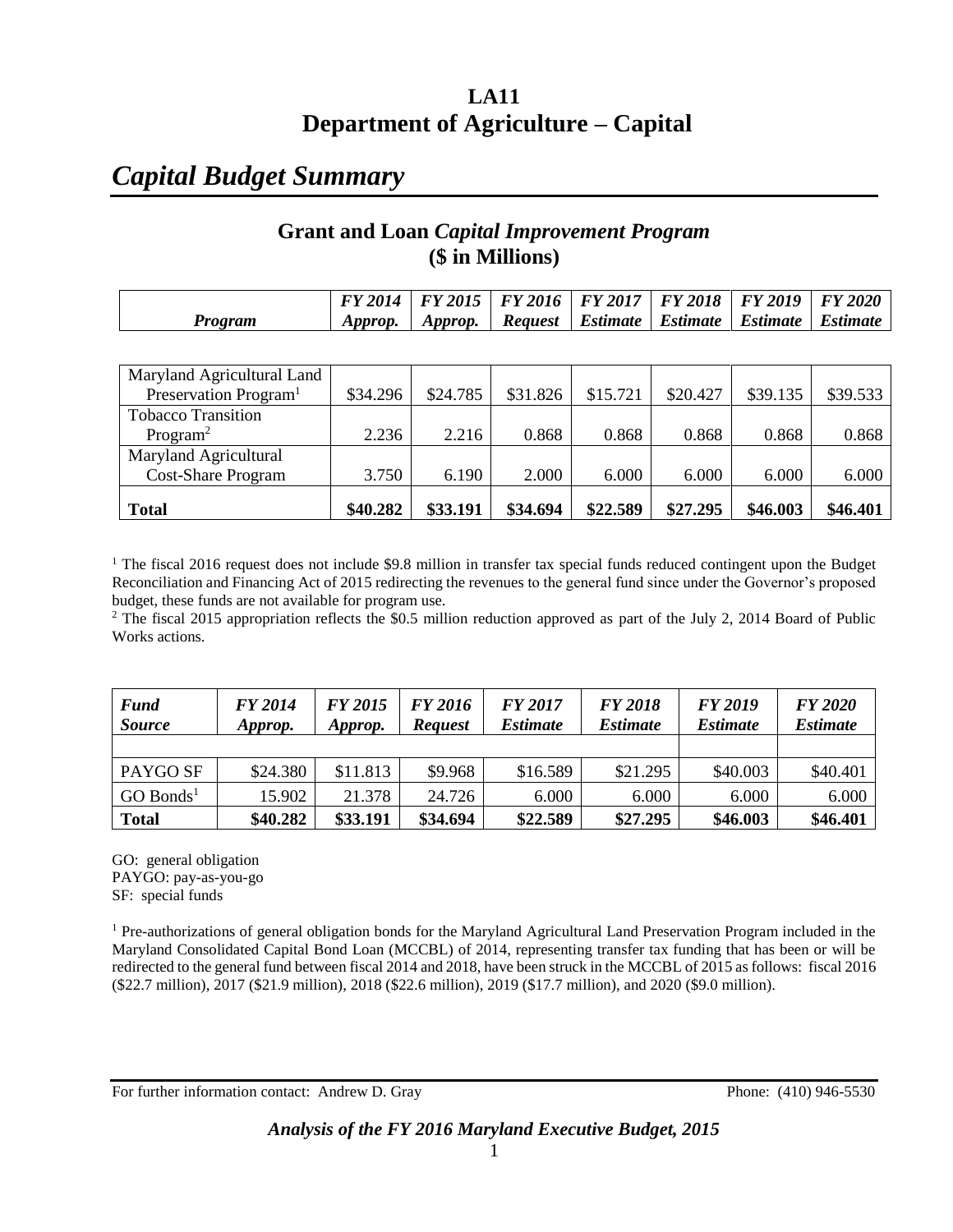## *Summary of Issues*

*Maryland Agricultural Land Preservation Program Repeat Audit Finding:* The Maryland Agricultural Land Preservation Program (MALPP) is audited annually by the Office of Legislative Audits. The most recent audit came out on June 19, 2014, and covers the period beginning July 1, 2012, and ending June 30, 2013. MALPP had one finding – a repeat finding that the Maryland Agricultural Land Preservation Foundation (MALPF) did not ensure that all easement violations were resolved in a timely manner. The total number of unresolved easement violations has increased from 348 through June 30, 2013 (the most recent audit data), to 561 as of January 12, 2015. **The Department of Legislative Services (DLS) recommends that the Maryland Department of Agriculture (MDA) comment on why the number of unresolved violations has increased substantially from 348 in the most recent audit to 561 as of January 12, 2015.**

*Food Hub Plans Still Vague:* The General Assembly added budget bill language to the fiscal 2015 capital and operating budget bills restricting funding provided for three food hub projects – the Baltimore Food Hub, the Eastern Shore Food Hub, and the Regional Food Hub in Southern Maryland – until reports were submitted on how efforts were being coordinated. The report was submitted and funding released, but it is still unclear how the Southern Maryland Agricultural Development Commission (SMADC) will pursue its food hub vision. **DLS recommends that SMADC comment on how the proposed food hub will work with local farmers to improve both availability of locally grown produce and the economic conditions of local farmers. SMADC should also describe a business plan, including a capital schedule, for its proposed food hub vision using its fiscal 2015 and 2016 funding.**

# *Summary of Updates*

*Request for Easement Termination Denied:* The Howard County Commissioners denied the requests to terminate the Mullinix Brothers Partnership's easements in January 2014, and the MALPF Board of Trustees denied the petitions for all easement termination applications on December 2, 2014. Subsequently, the Mullinix Brothers Partnership has filed a petition for judicial review in the Circuit Court of Howard County. MALPF is waiting to receive the petition from the circuit court. MDA notes that there are no other requests for termination**.**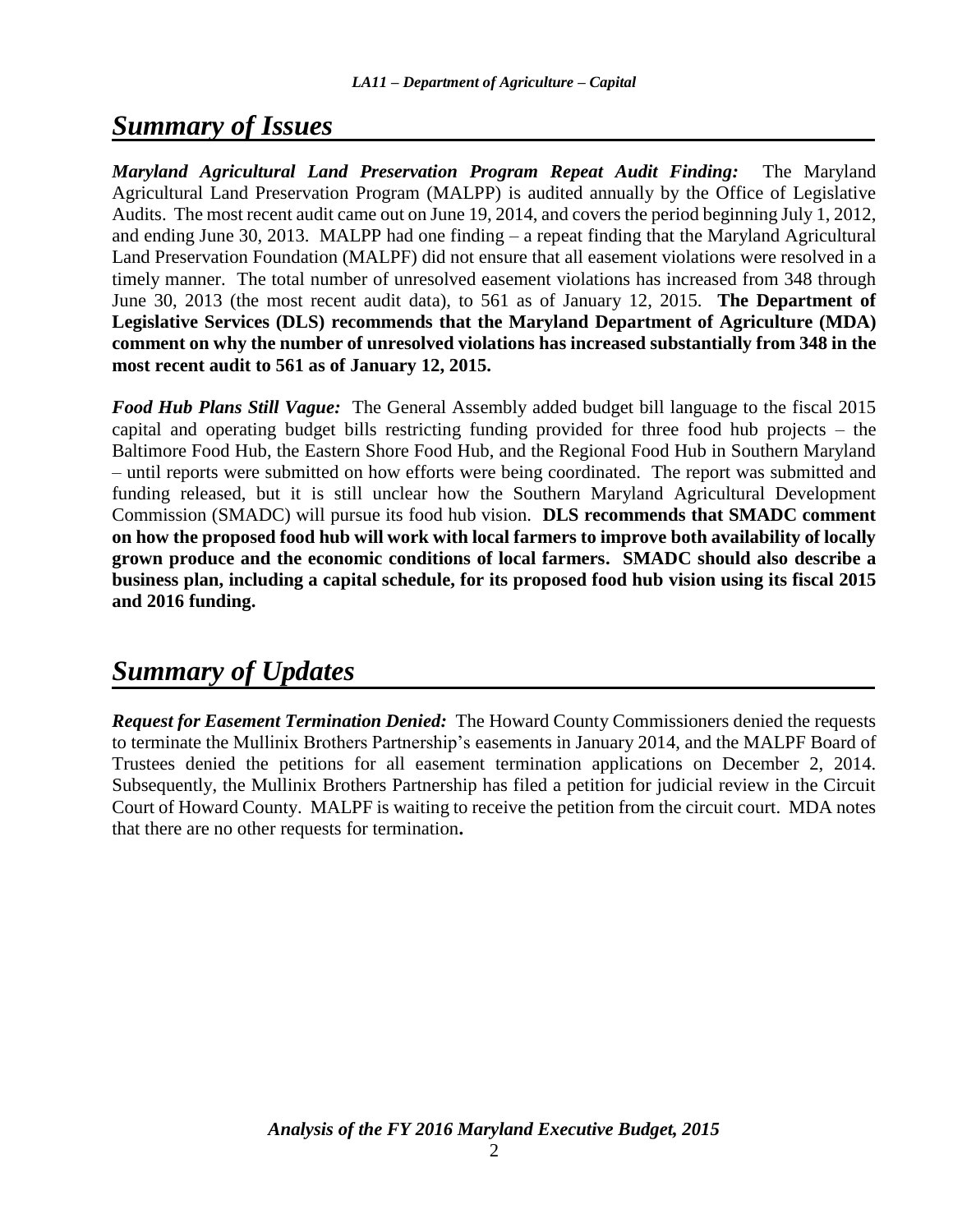# *Summary of Recommended PAYGO Actions*

1. Maryland Agricultural Land Preservation Program

Concur with the contingent reduction of \$9,830,434 in special finds in the Maryland Agricultural Land Preservation Program.

2. Concur with Governor's allowance for the Tobacco Transition Program of \$868,000 in special funds for agricultural land preservation.

# *Summary of Recommended Bond Actions*

|    |                                                                                                                    | <b>Funds</b>       |
|----|--------------------------------------------------------------------------------------------------------------------|--------------------|
| 1. | Maryland Agricultural Land Preservation Program                                                                    | \$11,406,910<br>GO |
|    | Reduce authorization to reflect equitable replacement funding with<br>Program Open Space.                          |                    |
| 2. | Maryland Agricultural Cost-Share Program                                                                           |                    |
|    | Approve the \$2,000,000 general obligation bond authorization for<br>the Maryland Agricultural Cost-Share Program. |                    |
|    | <b>Total Reductions</b>                                                                                            | \$11,406,910       |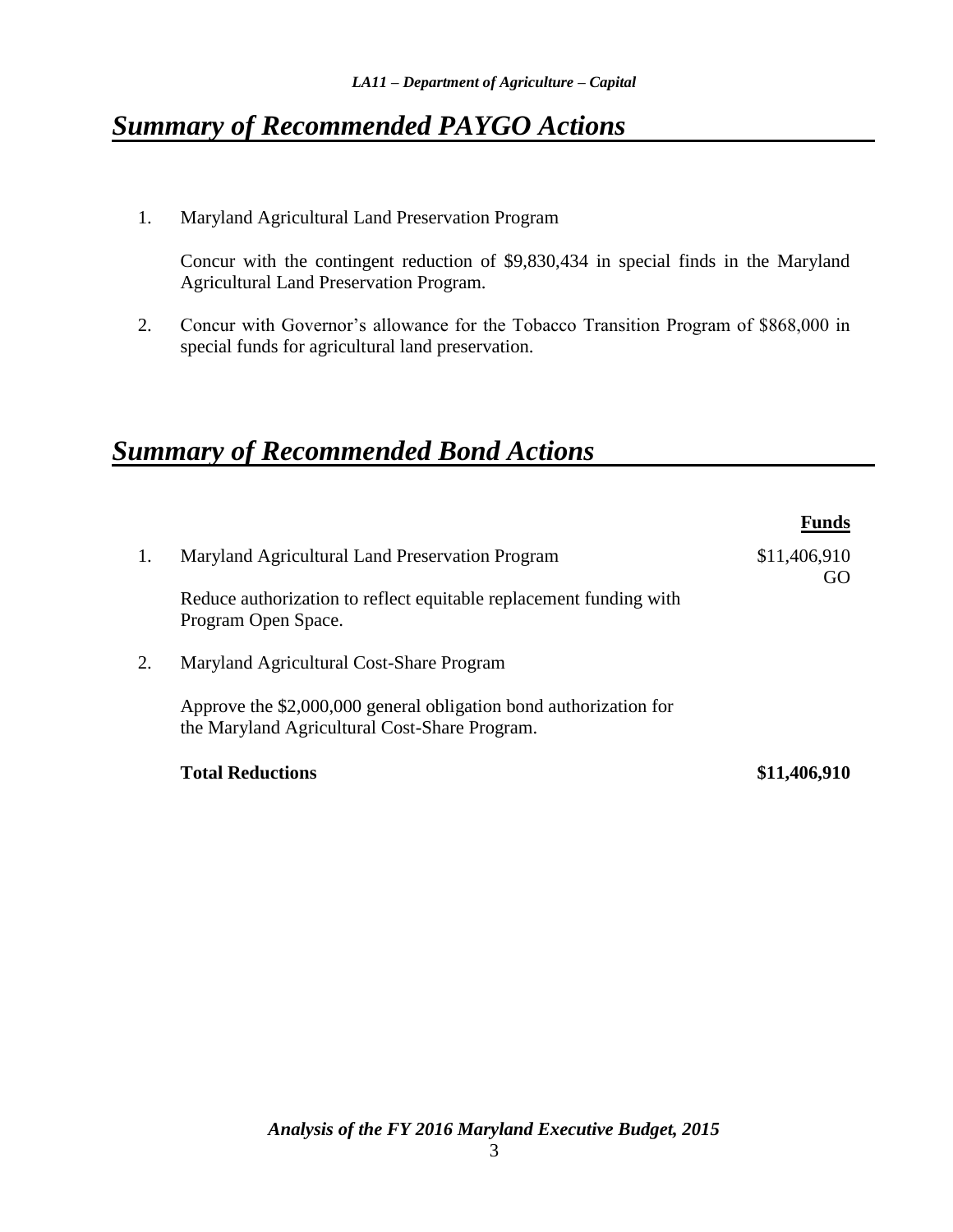# *Program Description*

The MDA capital program is comprised of MALPP, the Tobacco Transition Program, and the Maryland Agricultural Cost-Share (MACS) Program. The programs fit under MDA's goals to preserve adequate amounts of productive agricultural land and woodland in Maryland; promote profitable production, use, and sale of Maryland agricultural products; and provide and promote land stewardship. Descriptions of the three programs follow.

- **Maryland Agricultural Land Preservation Program –** The General Assembly created MALPP to preserve productive agricultural land and woodland, which provides for the continued production of food and fiber; limit the extent of urban development; and protect agricultural land and woodland as open space. MALPF, with the assistance and cooperation of landowners and local governments, purchases development rights easements as a means of protecting agricultural land and woodland production activities. Chapter 12 of 2014 (MALPF – Value of Easement) modified the maximum price MALPF may pay for an easement. Formerly the maximum price was the landowner's asking price or the easement value, whichever is lower. Chapter 12 of 2014 prohibited MALPF from purchasing an easement for more than 75% or less than 25% of the fair market value of the land. MALPF is authorized to purchase an easement for less than 25% of the fair market value of the land only if the owner's asking price is less than 25% of the fair market value of the land. The easement value is determined by subtracting the agricultural value from the appraised fair market value of the property. Once the development rights have been sold, the property is perpetually protected from further development, with certain rights available only to the owners who originally sold the easement.
- **Tobacco Transition Program** In 1999, the General Assembly created the Cigarette Restitution Fund (CRF). Under the legislation, one purpose of the CRF is to fund the implementation of the Southern Maryland Regional Strategy Action Plan for Agriculture adopted by the Tri-County Council (TCC) for Southern Maryland with an emphasis on alternative crop uses for agricultural land used for growing tobacco. Funds are appropriated to MDA, which then issues grants to TCC. TCC is a nonprofit, quasi-governmental body that works with SMADC to develop programs to stabilize the region's agricultural economy as Maryland growers transition away from tobacco production. TCC's Strategy Action Plan has three main components: the tobacco buyout (first priority), agricultural land preservation (second priority), and infrastructure/agricultural development (third priority). Final tobacco buyout funding was budgeted for fiscal 2014.
- **Maryland Agricultural Cost-Share Program** The MACS Program provides financial assistance to Maryland farmers for installing 1 or more of 30 nationally recognized best management practices (BMP) that reduce soil and nutrient runoff from farmland. The program requires a minimum 12.5% cost-share match from grantees. Animal waste treatment and containment projects are funded up to \$200,000 per project, with a maximum of \$300,000 per farm for all animal waste management practices and up to \$450,000 per farm when combined with other BMPs, and up to \$200,000 per project under a pooling agreement to solve a pollution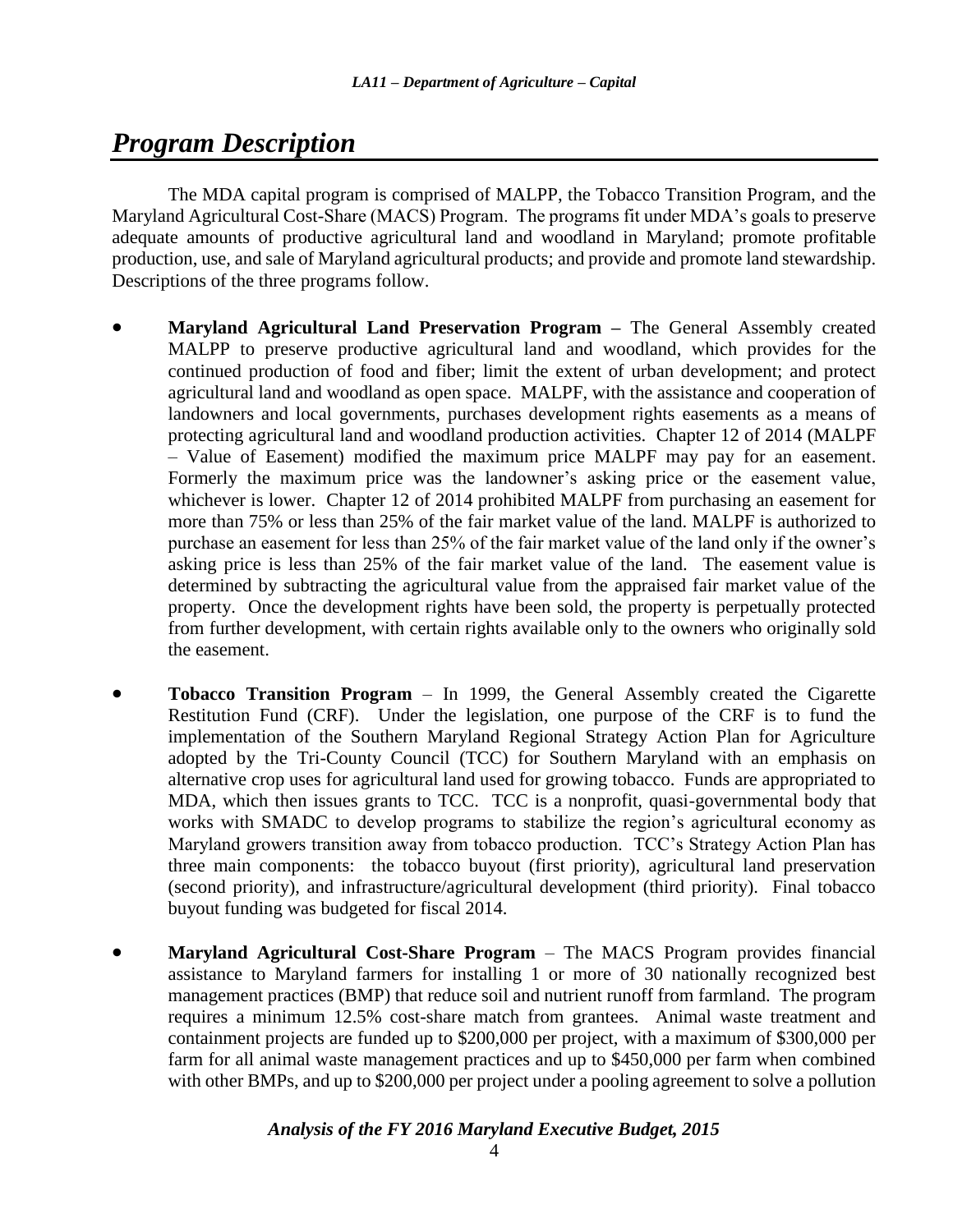problem on two or more farms. All other BMPs are funded up to \$50,000 per project, with a maximum of \$150,000 per farm per person, and up to \$100,000 per project under a pooling agreement to solve a pollution problem on two or more farms.

## *Performance Measures and Outputs*

#### **Maryland Agricultural Land Preservation Program**

Agricultural land is desirable for conversion to other uses, such as residential development. MALPP is one tool for keeping farmland in agriculture, as is the agricultural use assessment for taxation purposes. **Exhibit 1** reflects the cumulative agricultural land preserved by MALPP versus the agricultural land converted from fiscal 1980 to 2014. During this time period, the amount of cumulative agricultural land converted has exceeded the cumulative amount conserved. **Exhibit 2** shows that, with the exception of fiscal 1991 and 2002, there was a net decrease in the annual amount of farmland preserved between fiscal 1980 and 2007. Between fiscal 2008 and 2010, there were annual net increases in farmland preserved. Since fiscal 2010, there has been no real trend, although fiscal 2014 does reflect an increase in net annual acres preserved. MDA notes that through fiscal 2014, it has conserved 292,357 acres as its contribution to the statewide goal for all land conservation programs to preserve 1,030,000 acres by calendar 2022.



MALPP: Maryland Agricultural Land Preservation Program

Note: Includes easements under the Maryland Agricultural Land Preservation Foundation and the now defunct GreenPrint Program. State records do not exist for agricultural land converted before fiscal 1980.

Source: Maryland Department of Agriculture; Department of Legislative Services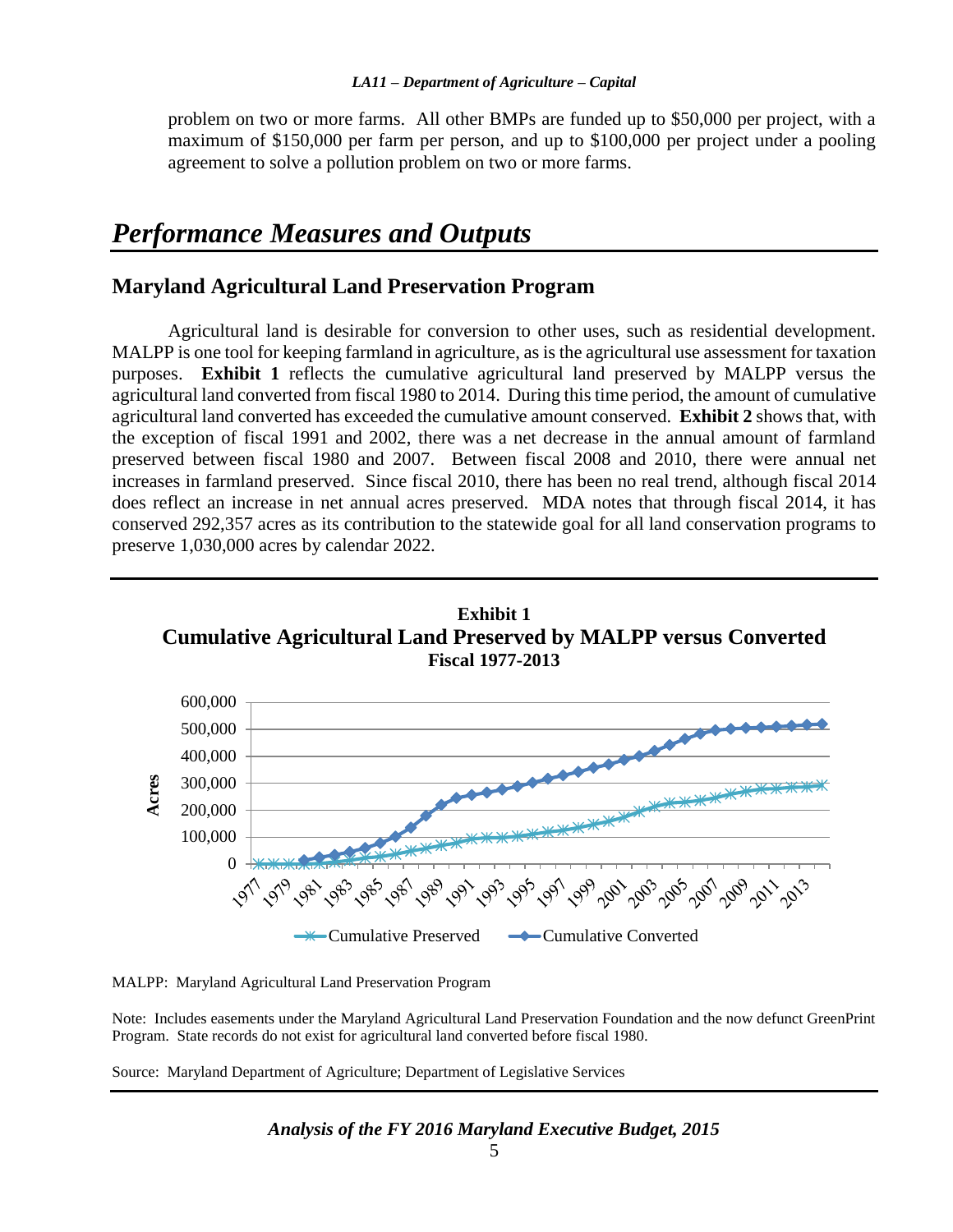

**Exhibit 2 Net Difference in Annual Farmland Preserved and Converted**

Note: State records do not exist for agricultural land converted before fiscal 1980. Therefore, to avoid skewing the comparison, the 68 acres preserved in fiscal 1977 is not shown.

1980 982 984 986 986 996 996 996 996 998 990 992 994 996 996 996 992 9924

Source: Maryland Department of Agriculture; Department of Legislative Services

#### **Tobacco Transition Program**

-40,000 -35,000 -30,000 -25,000

The Tobacco Transition Program's performance measures may be divided into its agricultural land preservation work and its work with agricultural businesses. The 10-year agricultural land preservation goal established in 2001 for the Tobacco Transition Program is to protect 35,000 acres. SMADC indicates that as of fiscal 2014, 270 farms and 31,636 acres have been preserved using its own funding and leveraged funds from counties over the 13 years of the program. Of this amount, 145 farms and 14,980 acres have been preserved with solely SMADC funding. SMADC's fiscal 2015 goal is to preserve an estimated total of 288 farms on an estimated 33,135 cumulative acres. SMADC's fiscal 2016 goal is to preserve an estimated 296 farms on 33,885 acres. SMADC notes the fiscal 2015 and 2016 goals are estimated based on availability of matching funds and include the State funding reductions. **Exhibit 3** shows the history of agricultural land preservation.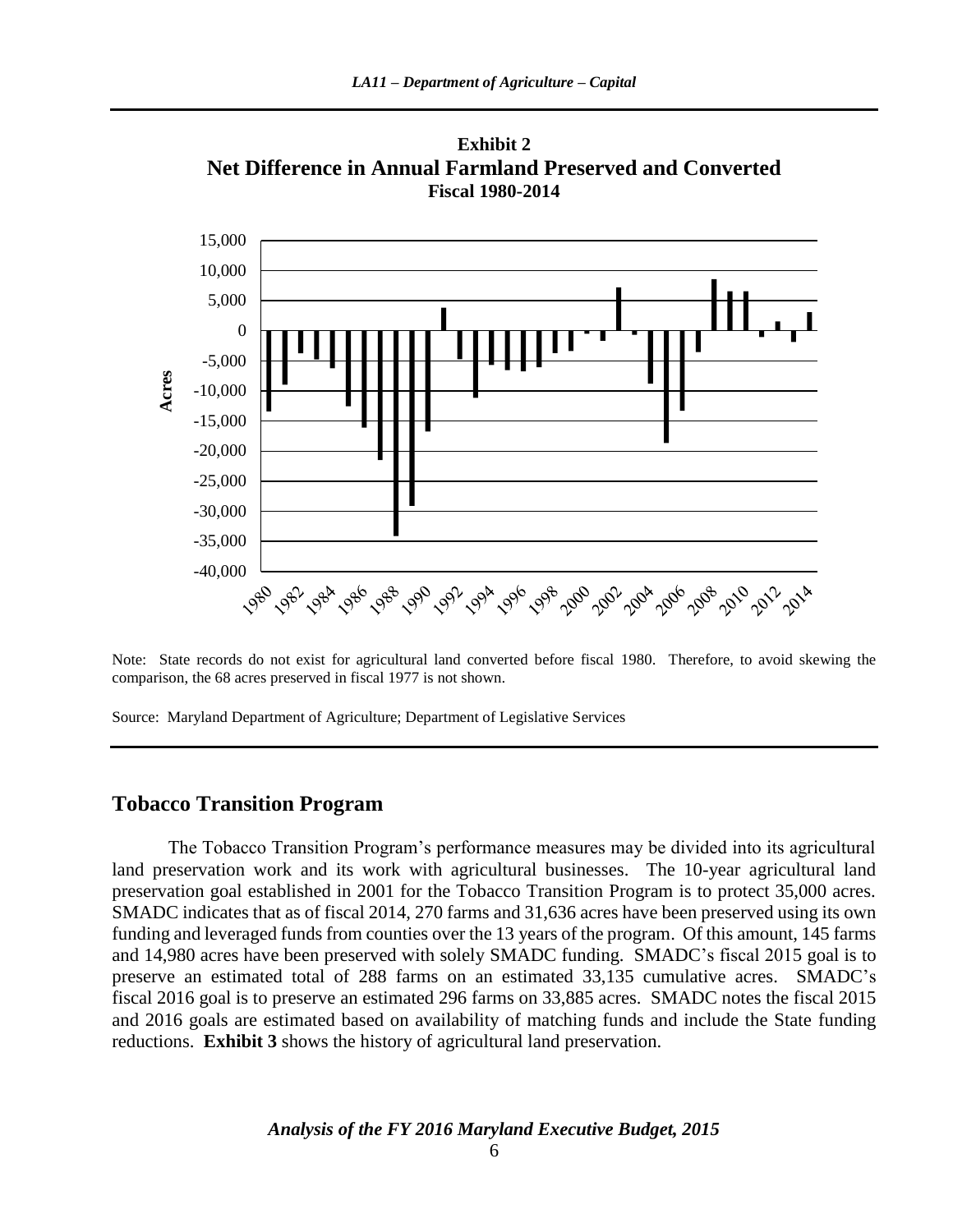

### **Exhibit 3 Tobacco Transition Program Agricultural Land Preservation Fiscal 2002-2016 Est.**

Note: No funding was provided for agricultural land preservation in fiscal 2012.

Source: Maryland Department of Agriculture

Analysis of the FY 2016 Maryland Executive Budget, 2015 *Analysis of the FY 2016 Maryland Executive Budget, 2015* ر\_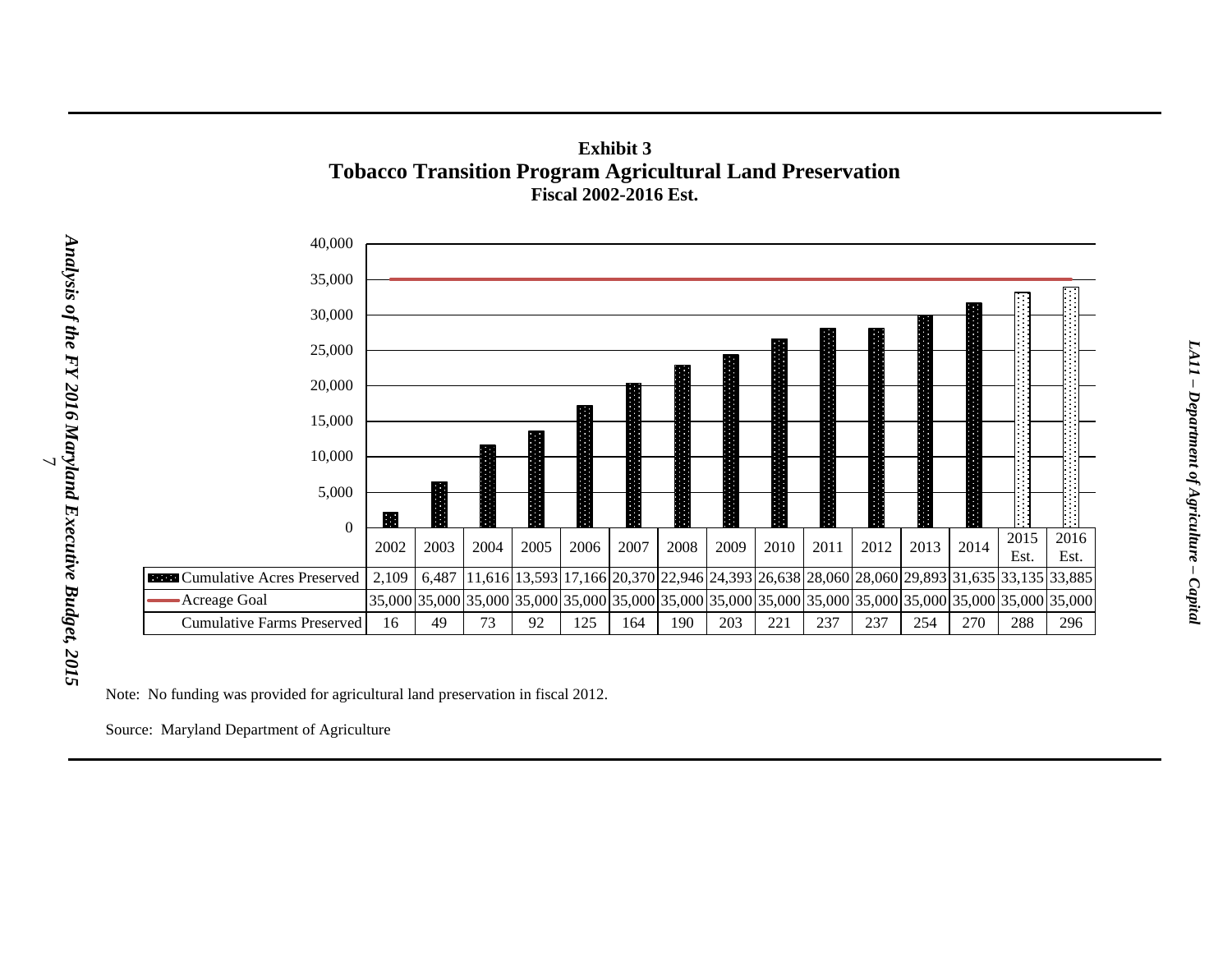#### **Maryland Agricultural Cost-Share Program**

MDA's Resource Conservation Grants program has the goal of controlling and reducing agriculturally related water pollution through the implementation of BMPs. MDA recently implemented a tracking system that reflects both BMPs installed with State funding and federal financial assistance through the U.S. Environmental Protection Agency's Chesapeake Bay Implementation Grant and processed through MACS. In contrast, BMPs funded by U.S. Department of Agriculture money are not tracked. MDA has noted that it backfills funding with federal cost-share dollars when federal funding is available. Outside of the State budgeting process, the 2008 Farm Bill authorized additional funding through the Chesapeake Bay Watershed Initiative, which increased to \$20 million for the Environmental Quality Incentives Program in fiscal 2013. MDA notes that there is federal funding expected via the Regional Conservation Partnership Program, which involves a regional contract with Delaware and Virginia that will target cost-share funding for animal waste management practices in Maryland. While the contract is currently being negotiated, Maryland farmers may receive \$1.5 million in cost-share funding for two years under the regional contract.

**Exhibit 4** reflects the new BMPs installed by MACS between fiscal 2005 and 2015; no additional information was provided for the fiscal 2016 estimate. As can be seen, the majority of BMPs are installed with State funds and range between 100,000 and 200,000 pounds of nitrogen reduced per year. The anomalous data from fiscal 2007 and 2008 reported in the fiscal 2015 analysis, which MDA noted was due to a change in Chesapeake Bay model BMP efficiencies, has been corrected in the exhibit. In terms of the maintenance of BMPs, MDA indicates that it inspects 10% of all contracts every year and that in a recent three-year period, it conducted over 500 inspections annually. Unsatisfactory reviews occur in approximately 10% of its inspections. Common reasons for unsatisfactory reviews include the lack of maintenance of BMPs or the lack of transfer of responsibility when ownership changes. Since property transfers make up 50% of the unsatisfactory reviews, MDA has instituted a policy whereby BMPs, for which the State cost share is \$5,000 or greater, are recorded as a lien on the property. If maintenance issues are not resolved within a certain period of time, then MDA may require payback of the State share. MDA notes that it is beginning to see a decline in unsatisfactory status inspections due to property transfers.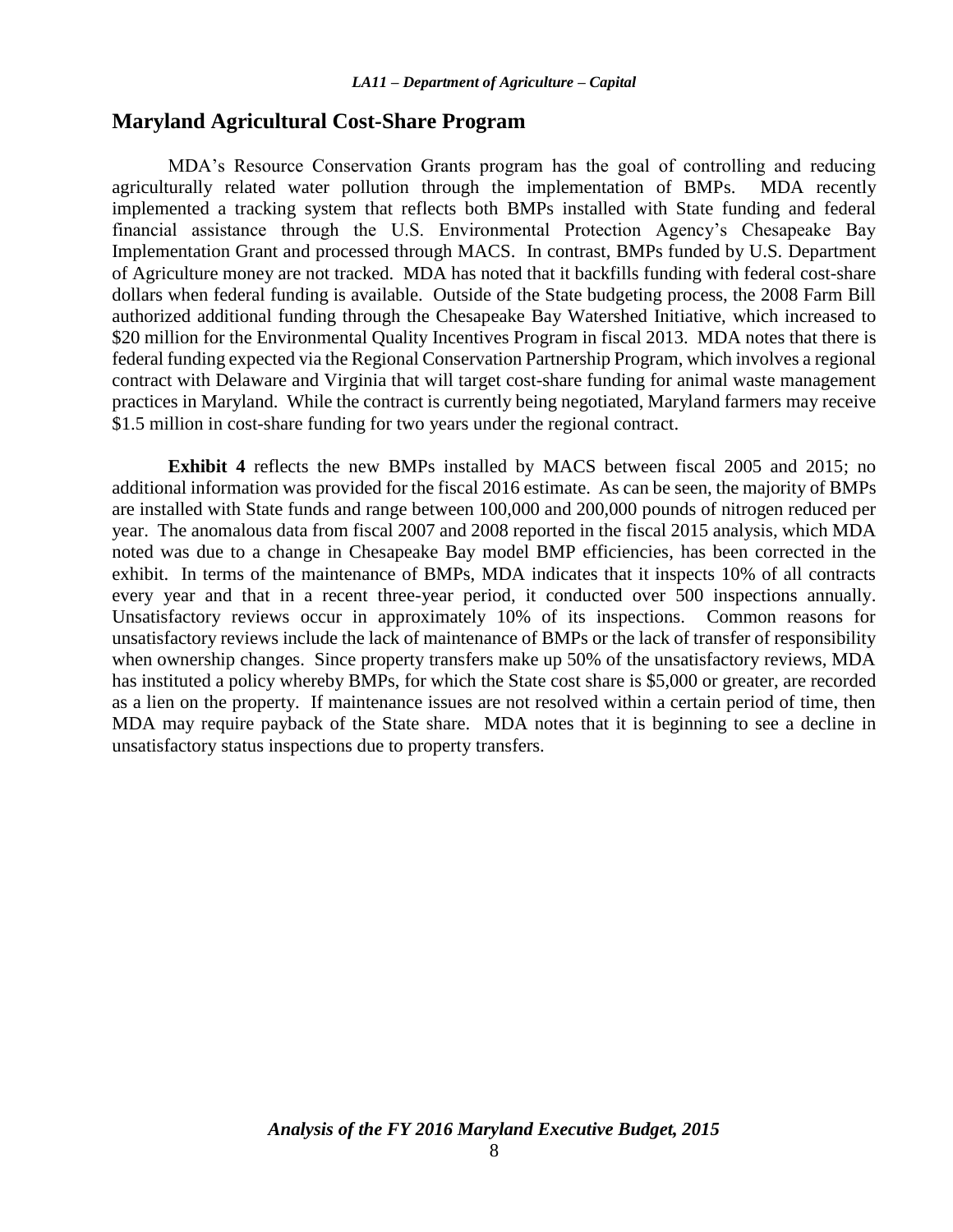

**Exhibit 4 MACS New Best Management Practices Installed Fiscal 2005-2015 Est.**

BMP: best management practice EPA: Environmental Protection Agency MACS: Maryland Agricultural Cost-Share Program

Note: The nitrogen and phosphorus reductions have been modified since the fiscal 2015 budget analysis to reflect the correction of anomalous fiscal 2007 and 2008 nitrogen reductions that were due to a change in Chesapeake Bay model best management practice efficiencies.

Source: Maryland Department of Agriculture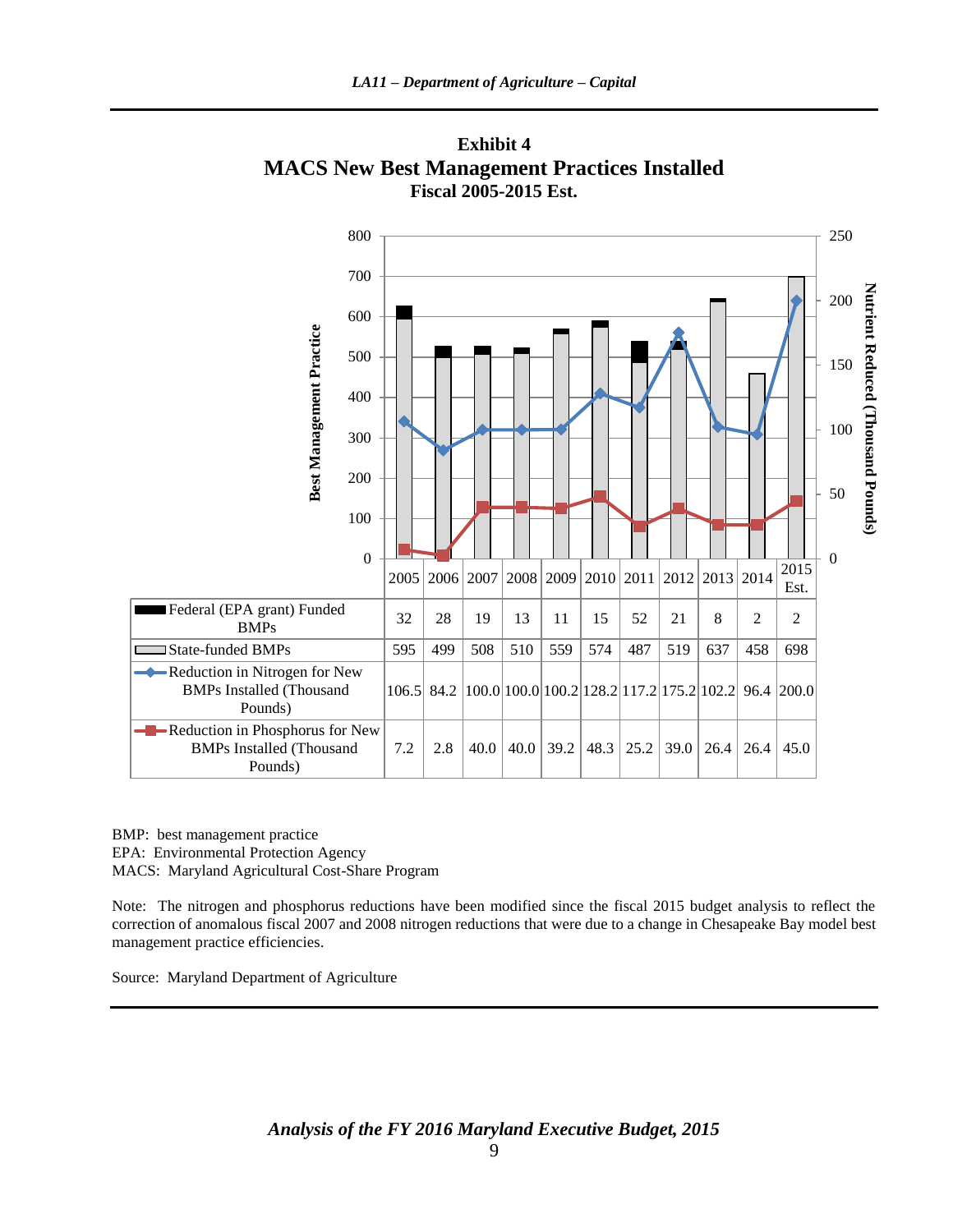## *Budget Overview*

#### **Fiscal 2015 Actions**

The July 2, 2014 Board of Public Works (BPW) actions reduced the Tobacco Transition Program's fiscal 2015 appropriation by \$500,000. This reduction was reflected as a reduction of agricultural land preservation spending in the Tobacco Transition Program's pay-as-you-go (PAYGO) budget in order to redirect the special funds to Medicaid and thus backfill a general fund reduction.

### **Fiscal 2016 Budget**

The fiscal 2016 allowance includes \$10.0 million in special funds and \$24.7 million in general obligation (GO) bonds, which account for the reduction of \$9.8 million in special funds that are contingent on the enactment of a Budget Reconciliation and Financing Act (BRFA) of 2015 provision to redirect the transfer tax special fund revenue to the general fund.

### **Contingent Reductions and Deletion of Pre-authorized Multi-year GO Bond Replacement**

As shown in **Exhibit 5**, the fiscal 2016 allowance reflects two interrelated calculations and actions.

- **Fiscal 2016 Transfer Tax Revenue Diverted to General Fund** The BRFA of 2015 (referred to as the 2015 session plan in the exhibit) redirects an additional \$9.8 million in estimated transfer tax revenue to the general fund in fiscal 2016.
- **Deletion of Pre-authorized Multi-year GO Bond Replacement –** The Governor has submitted a fiscal 2016 capital budget that strikes the GO bond pre-authorizations for replacement of funding transferred between fiscal 2014 and 2018. The 2014 session plan was to transfer a total of \$103.0 million between fiscal 2014 and 2018 and replace it with \$103.0 million in GO bond authorizations. Instead, the fiscal 2016 capital budget provides for \$22.7 million in fiscal 2016, which may be interpreted as the replacement planned for fiscal 2016, and strikes the remaining pre-authorizations. As a result, MALPP planned GO bond funding through fiscal 2020 is reduced by \$71.2 million, as shown in Exhibit 7.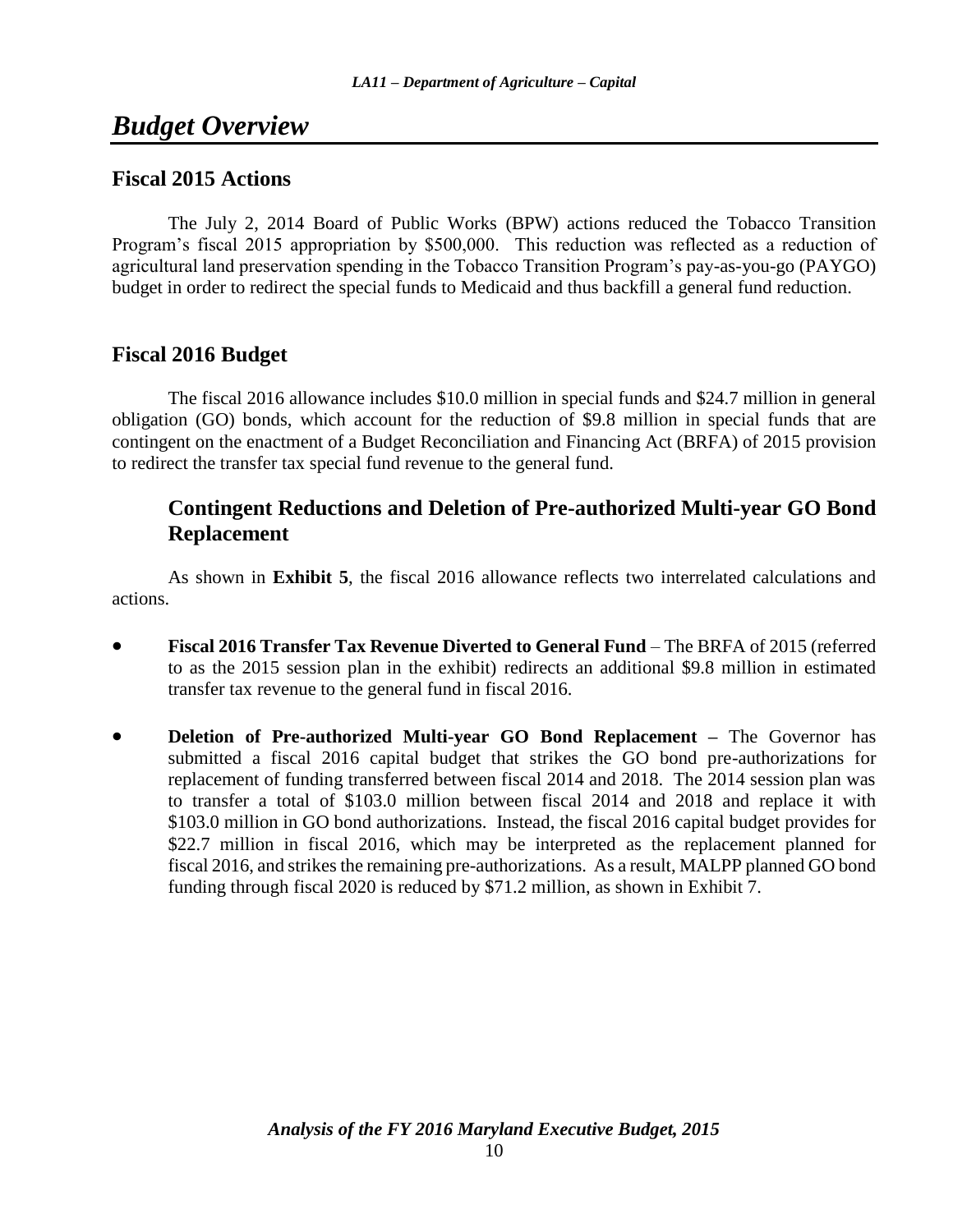



Note: The fiscal 2015 plan and funding refers to the plan through the 2014 legislative session and funding for fiscal 2015. The fiscal 2016 plan and funding refers to the plan through the 2015 legislative session and funding for fiscal 2016.

Source: Department of Legislative Services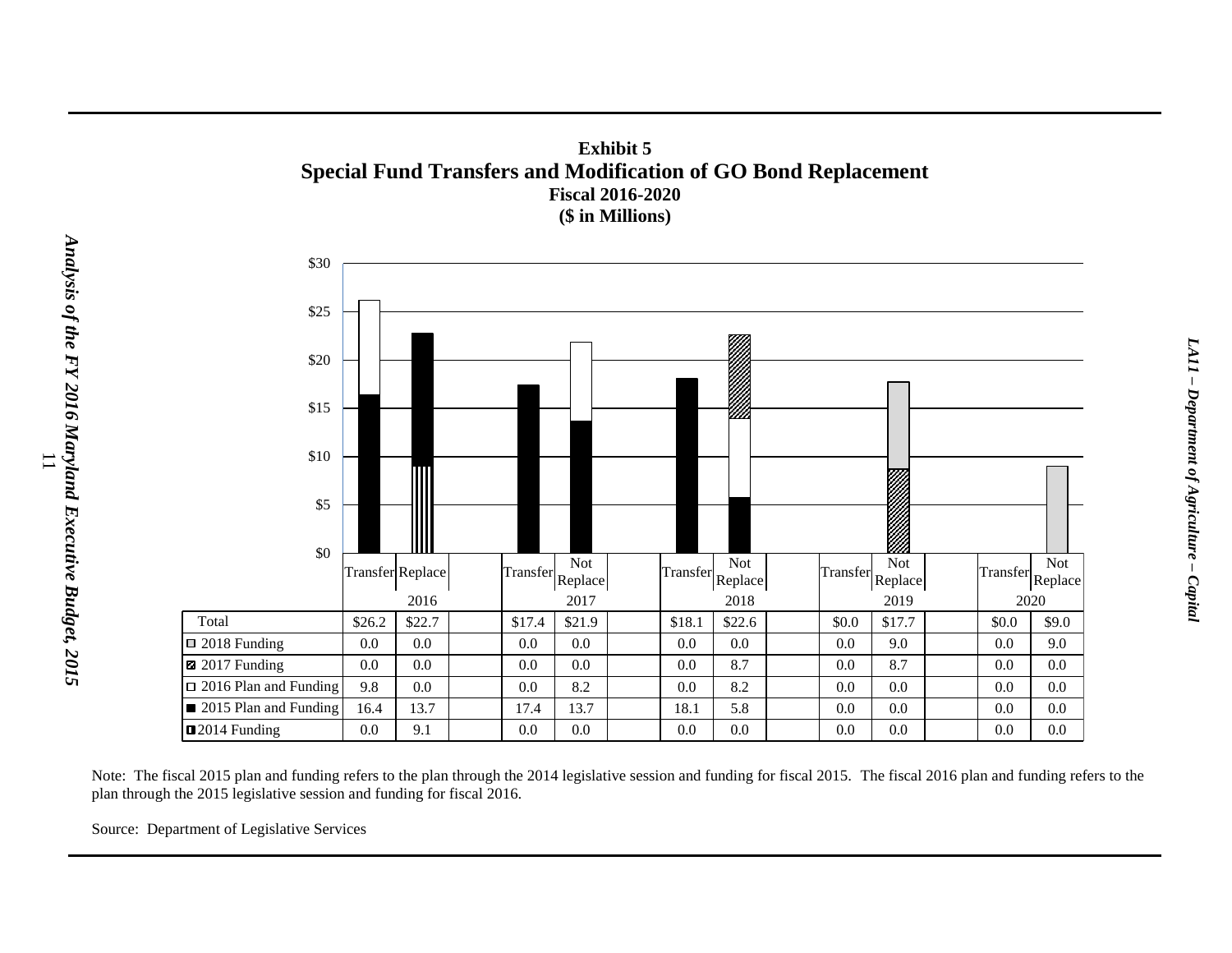#### **New Funding in the Fiscal 2016 Allowance**

**Exhibit 6** shows the available fiscal 2016 funding for the three programs in the allowance. The figures are adjusted to account for the contingent reduction in the fiscal 2016 appropriation. After accounting for this adjustment, the proposed fiscal 2016 funding level is \$1.5 million higher than what was provided in fiscal 2015. This primarily reflects an increase of \$7.5 million in GO bond authorization for MALPP, which is offset partially by a reduction of \$4.2 million in GO bond authorization for MACS and \$1.3 million in special funds for Tobacco Transition Program agricultural land preservation.



GO: general obligation MACS: Maryland Agricultural Cost-Share MALPP: Maryland Agricultural Land Preservation Program SF: special fund

Source: Department of Legislative Services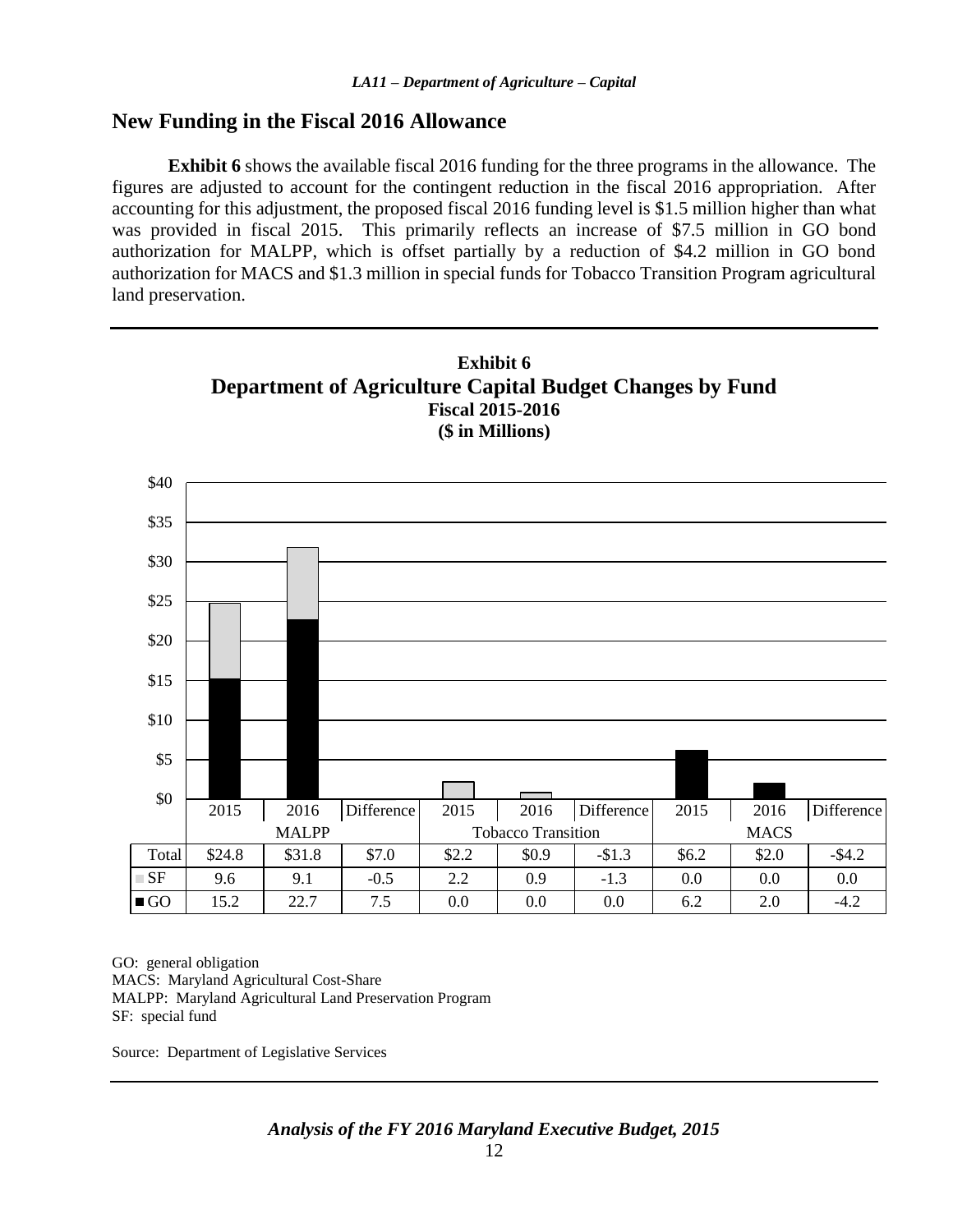#### **Maryland Agricultural Land Preservation Program**

MALPF's fiscal 2016 allowance reflects \$9.1 million in special funds and \$22.7 million in GO bond authorization, which account for the \$9.8 million special fund reduction contingent on the BRFA of 2015 redirecting the transfer tax revenue to the general fund. The \$22.7 million in GO bond authorization is not labeled as prior year replacement funding, but it does sum to the plan for fiscal 2016 as of the 2014 legislative session: replacement of \$9.1 million in fiscal 2014 funding and \$13.7 million in fiscal 2015 funding. The remaining special fund appropriation reflects local subdivision participation, agricultural transfer tax revenues, and other income sources, such as various settlement adjustments and child or owner lot reimbursements. Due to funding reductions, the MALPF Board of Trustees voted to combine fiscal 2015 and 2016 funds into one easement cycle. The estimated cost per acre for MALPF easement is projected to be \$4,200 in fiscal 2016, which is a slight increase relative to the \$4,000 per acre in fiscal 2015. MDA notes that there has been no change in the availability of federal Farm and Ranch Lands Protection Program funding for MALPF due to the restrictive requirements on the funding.

In terms of the MALPF funding plan, MDA estimates that \$13.0 million will be available from fiscal 2015 in order to fund fiscal 2016 projects. In fiscal 2016, there is \$13.0 million available from fiscal 2015 as well as \$22.7 million in GO bond authorization reflected above and \$5.5 million in county participation special funds, for a total of \$41.2 million. The county participation funding is only \$5.5 million because MALPF is not actually planning on receiving the full \$9.1 million noted above but instead will split this appropriation over fiscal 2015 and 2016. In terms of encumbrances, for fiscal 2016, MALPF plans on using \$41.0 million to conserve approximately 9,800 acres, representing the acreage associated with the 160 applicants for fiscal 2015 and 2016 funding. This leaves \$0.2 million available for fiscal 2017.

As noted above, the fiscal 2016 funding for MALPF includes \$22.7 million in GO bond funding that essentially replaces prior year funding redirected to the general fund. However, there appears to be an inequitable distribution of this replacement funding for land preservation programs in the fiscal 2016 capital budget. As shown in **Exhibit 7**, both MALPF and the Rural Legacy Program – budgeted with the Department of Natural Resources (DNR) – receive full replacement funding for prior funds, while Program Open Space – also budgeted with DNR – receives only 49.8% of the programmed replacement funding. **DLS recommends that the MALPF GO bond authorization be reduced by \$11.4 million to reflect the same replacement funding percentage received by Program Open Space.**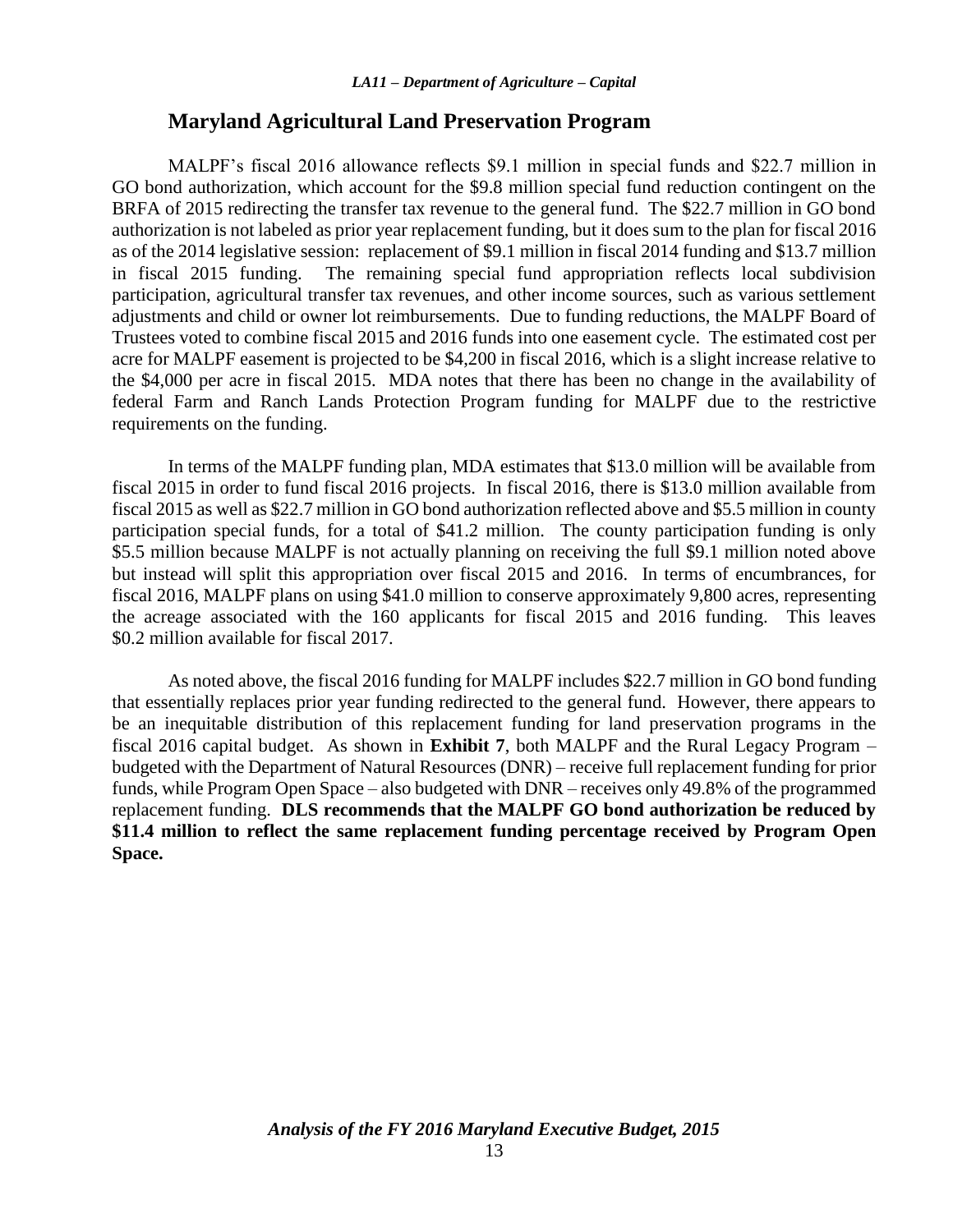### **Exhibit 7 Equitable Allocation of GO Bond Authorization Plan for Land Preservation Programs Fiscal 2016**

| <b>Program</b>                                                             | Pre-Auth.    | <b>Budget</b> | <b>Percent</b> | Equitable<br><b>Allocation</b><br><b>Based on POS</b> | <b>Reduction</b> |
|----------------------------------------------------------------------------|--------------|---------------|----------------|-------------------------------------------------------|------------------|
| <b>POS</b>                                                                 | \$58,225,000 | \$29,000,000  | 49.8%          | \$29,000,000                                          | \$0              |
| <b>Rural Legacy Program</b>                                                | 12,494,000   | 12,494,000    | 100.0%         | 6,222,860                                             | 6,271,140        |
| Maryland Agricultural<br>Land Preservation<br>Program                      | 22,726,000   | 22,726,000    | 100.0%         | 11,319,090                                            | 11,406,910       |
| GO: general obligation<br>$D\Omega$ . Drogram $\Omega$ non $\Omega$ nogram |              |               |                |                                                       |                  |

POS: Program Open Space

Note: The Rural Legacy Program budgeted amount does not include the \$5.0 million mandated authorization.

Source: Department of Legislative Services

#### **Tobacco Transition Program**

As in prior years, the CRFs supporting the Tobacco Transition Program are budgeted in both MDA's operating and PAYGO budgets. As shown in **Exhibit 8**, the \$6,041,000 in CRF special funds are budgeted as follows: administrative expenses (\$600,000), noncapital grants for infrastructure/agricultural development programs (\$750,000), tobacco bond repayment (\$3,823,000), and agricultural land preservation (\$868,000). As noted above, there was a reduction of \$500,000 in the fiscal 2015 appropriation as part of the July 2, 2014 BPW actions. This reduction was made in the agricultural land preservation funding. Similarly, the \$498,000 reduction between fiscal 2015 and 2016 funding was made in agricultural land preservation funding as well. There are increases of \$100,000 for administrative expenses and \$250,000 for noncapital grants for infrastructure/agricultural development programs in MDA's operating budget.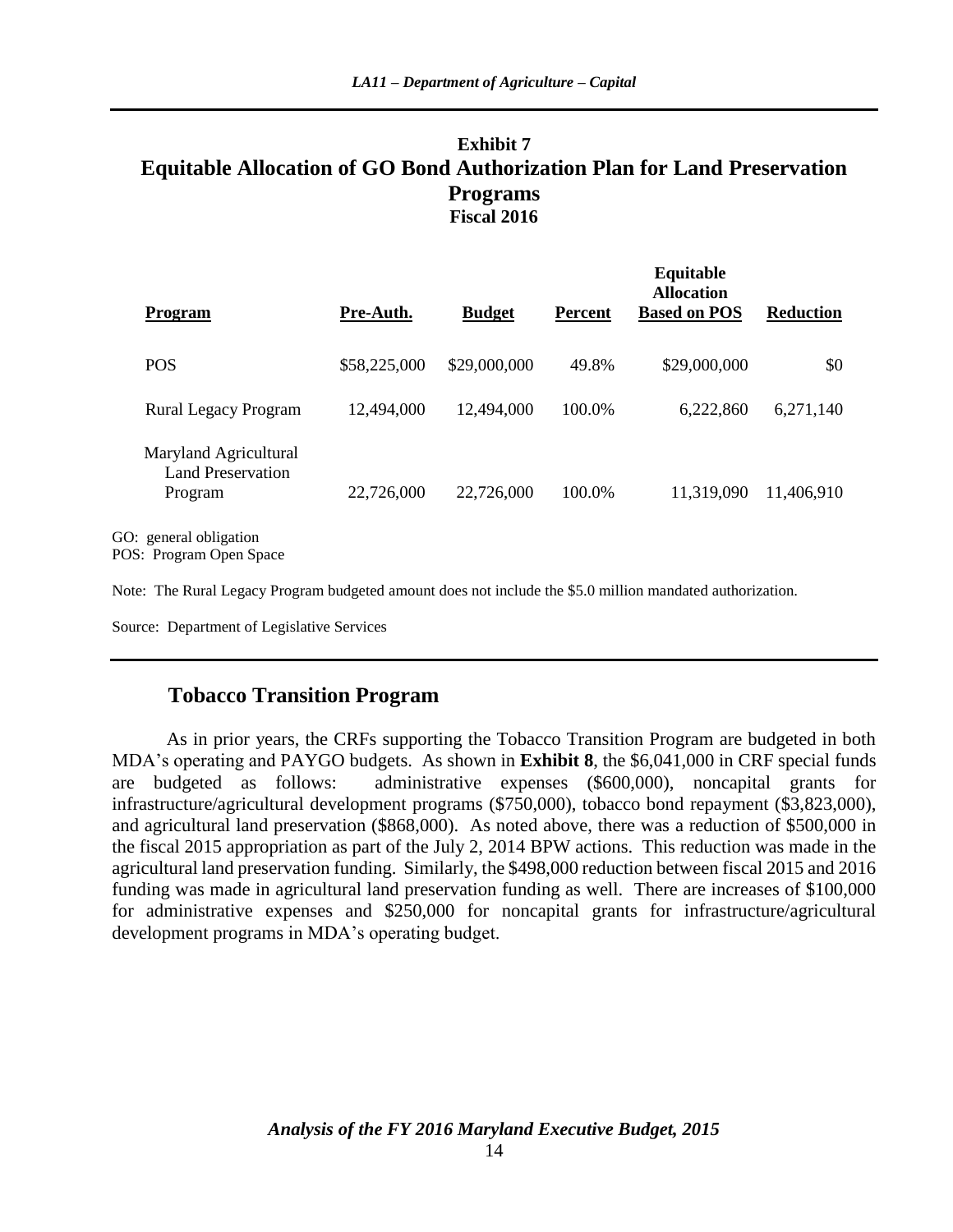### **Exhibit 8 Tobacco Transition Program Funding Fiscal 2015-2016 (\$ in Thousands)**

|                   | <b>Operating Budget</b> |                                        |                               | <b>PAYGO Capital Budget</b> |                             |              |
|-------------------|-------------------------|----------------------------------------|-------------------------------|-----------------------------|-----------------------------|--------------|
|                   | <b>Administration</b>   | <b>Infrastructure</b><br><b>Grants</b> | <b>Bonds</b><br><b>Repaid</b> | <b>Buyout</b><br>Payment    | Land<br><b>Preservation</b> | <b>Total</b> |
| 2015              |                         |                                        |                               |                             |                             |              |
| Legislative       |                         |                                        |                               |                             |                             |              |
| Appropriation     | \$500.0                 | \$500.0                                | \$3,323.0                     | \$0.0                       | \$2,716.0                   | \$7,039.0    |
| Working           |                         |                                        |                               |                             |                             |              |
| Appropriation     | 500.0                   | 500.0                                  | 3,323.0                       | 0.0                         | 2,216.0                     | 6,539.0      |
| <b>Difference</b> | \$0.0                   | \$0.0                                  | \$0.0                         | \$0.0                       | $-$500.0$                   | $-$ \$500.0  |
| 2016              |                         |                                        |                               |                             |                             |              |
| <b>SMADC</b> Plan | \$600.0                 | \$750.0                                | \$3,823.0                     | \$0.0                       | \$1,866.0                   | \$7,039.0    |
| Allowance         | 600.0                   | 750.0                                  | 3,823.0                       | 0.0                         | 868.0                       | 6,041.0      |
| <b>Difference</b> | \$0.0                   | \$0.0                                  | \$0.0                         | \$0.0                       | $-$ \$998.0                 | $-$ \$998.0  |
| 2015-2016         |                         |                                        |                               |                             |                             |              |
| <b>Difference</b> | \$100.0                 | \$250.0                                | \$500.0                       | \$0.0                       | $-$1,348.0$                 | $-$ \$498.0  |

PAYGO: pay-as-you-go

SMADC: Southern Maryland Agricultural Development Commission

Note: The Maryland Department of Agriculture provided the \$319,000 final tobacco buyout payment in fiscal 2014.

Source: Maryland Department of Agriculture

Authorization of GO bonds for the Tobacco Transition Program began in fiscal 2004 and ended with the \$5.0 million authorization in fiscal 2010; the funding was authorized by a provision in the Maryland Consolidated Capital Bond Loan of 2006, which altered the use of GO bonds for the tobacco buyout funding plan that were originally laid out in Chapter 103 of 2001. The payment schedule is \$1.8 million in fiscal 2011, \$3.3 million from fiscal 2012 through 2015, and payments of \$3.8 million from fiscal 2016 to 2018 to round out the \$26.6 million required payment.

#### **Maryland Agricultural Cost-Share Program**

The fiscal 2016 allowance for MACS is \$2.0 million. MDA anticipates having \$3.0 million of unencumbered funds available at the end of fiscal 2015 to support fiscal 2016 BMP project awards. Therefore, the total available funding for fiscal 2016 would be the \$2.0 million new authorization plus the \$3.0 million rolled over authorization or \$5.0 million.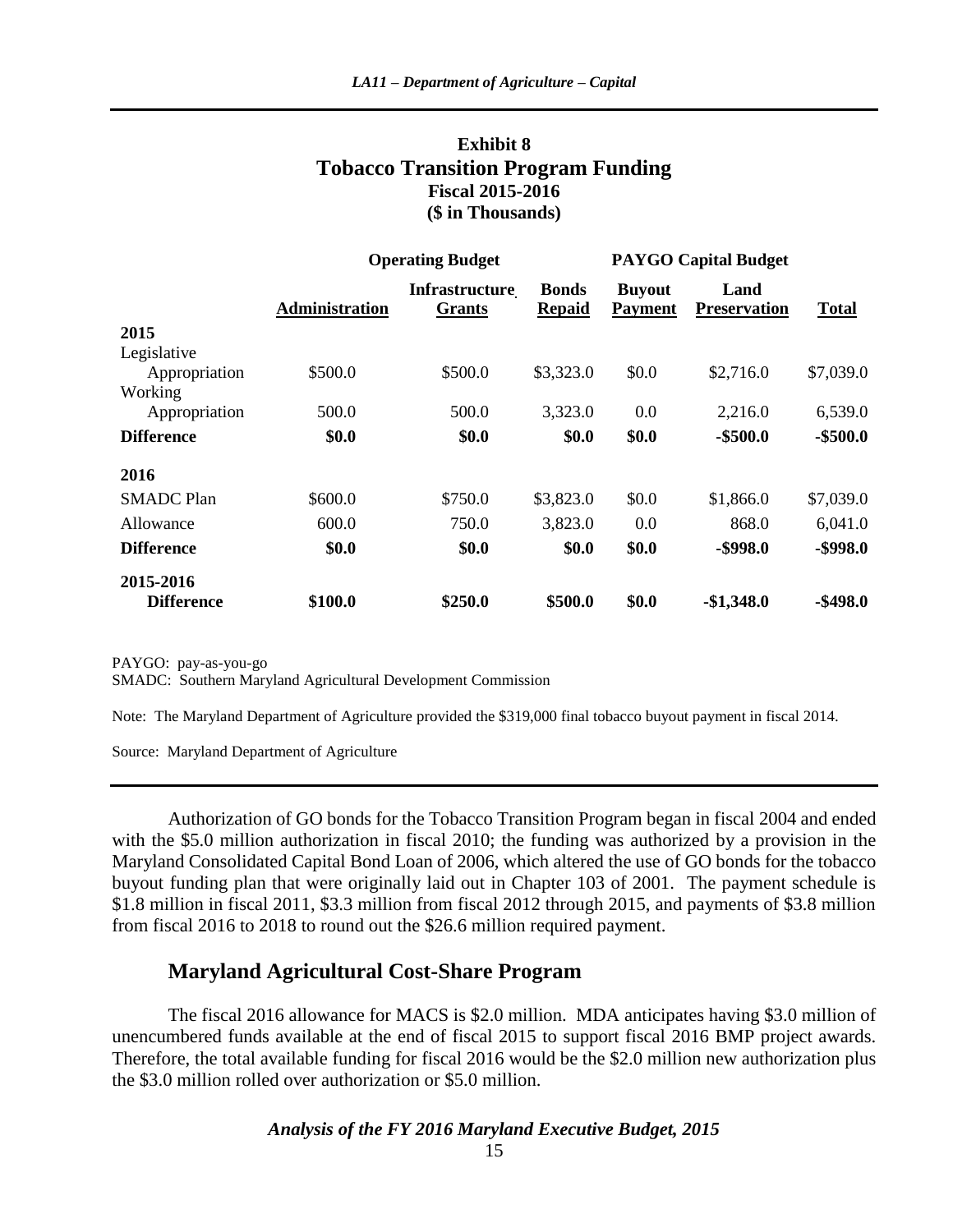### *Issues*

#### **1. Maryland Agricultural Land Preservation Program Repeat Audit Finding**

MALPP is audited annually by the Office of Legislative Audits. The most recent audit came out on June 19, 2014, and covers the period beginning July 1, 2012, and ending June 30, 2013. MALPP had one finding, which is a repeat of the previous audit finding. The audit found that MALPF did not ensure that all easement violations, such as an improper dwelling on the property, a subdivision problem, or debris issues, were resolved in a timely manner. For instance, a report generated by the violations database indicated that of 348 unresolved violations, 49 were considered relatively high-priority violations. The audit noted that these violations have remained unresolved for periods of up to seven years. In addition, the audit noted that State regulations allow MALPF to impose on landowners civil penalties of \$2,500 per day per violation up to \$50,000, as a result of uncorrected violations. No penalties were imposed during fiscal 2013.

Recommendations from the audit include that MALPF (1) perform appropriate and timely follow-up actions on outstanding easement violations to ensure that corrective actions are taken; (2) document periodic review of the database and related follow-up actions; and (3) determine the current status of the unresolved violations and impose penalties, if appropriate.

MDA mentioned in its response to the audit that it would seek guidance on whether it is allowed to withhold funding for cover crops or MACS program funding from landowners whose easements are in violation. MDA now notes that it has used this authority to withhold MACS program funding from violators until the violators come back into compliance. MDA also notes that this is a more timely way to address violations since the civil penalty process is a lengthy procedure, although the two processes may be used together. MDA issued one civil penalty in fiscal 2014, and the violation was resolved.

Recent unresolved violations are reflected in **Exhibit 9**. The total number of unresolved easement violations has increased from 348 through June 30, 2013 (the most recent audit data), to 561 as of January 12, 2015. However, the number of high-priority violations has decreased from 49 to 19. MDA notes that these violations range from fiscal 2001 to 2014, which is greater than the seven years noted in the audit. MDA indicates that it is instituting a number of practices to improve tracking, reporting, and documenting of easement violations for timely enforcement follow up. **DLS recommends that MDA comment on why the number of unresolved violations has increased substantially from 348 in the most recent audit to 561 as of January 12, 2015.**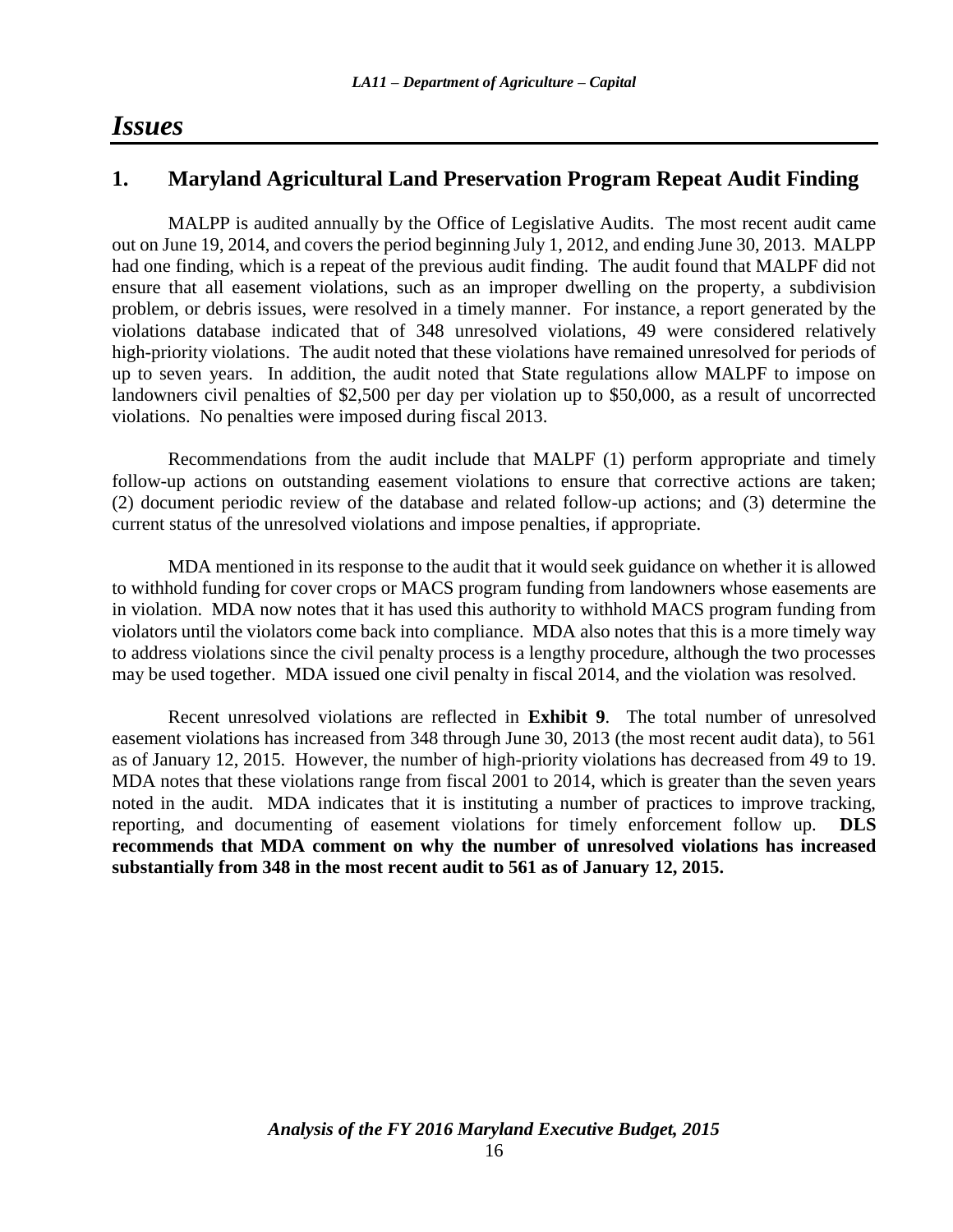#### **Exhibit 9 MALPF Easement Unresolved Violations As of January 12, 2015**

| <b>Type of Violation</b>                        | <b>Total</b> |  |
|-------------------------------------------------|--------------|--|
| <b>Soil Conservation and Water Quality Plan</b> | 465          |  |
| <b>Forest Stewardship Plan</b>                  | 41           |  |
| <b>Other Violations</b>                         |              |  |
| <b>High Priority</b>                            | 19           |  |
| <b>Medium Priority</b>                          | 21           |  |
| Low Priority                                    | 15           |  |
| <b>Subtotal</b>                                 | 55           |  |
| <b>Total</b>                                    | 561          |  |

MALPF: Maryland Agricultural Land Preservation Foundation

Source: Maryland Department of Agriculture

#### **2. Food Hub Plans Still Vague**

The fiscal 2015 capital budget included funding for two food hub projects, and SMADC noted that it planned to use up to \$1.0 million in its PAYGO capital budget for a food hub project as well. Due to the concern that the projects were not being coordinated, the General Assembly added budget bill language to the fiscal 2015 capital and operating budget bills restricting funding provided for the three food hub projects – the Baltimore Food Hub, the Eastern Shore Food Hub, and the Regional Food Hub in Southern Maryland – until reports were submitted on how the food hubs were coordinating with the other food hub projects in Maryland, the Department of Housing and Community Development (DHCD) food desert initiative, and the Maryland Food Center Authority. The reports were to be submitted by the food hubs, in coordination with DHCD.

#### **Food Hub Report**

DHCD, in cooperation with the food hubs, submitted the food hub report. The report indicated that there were currently four food hubs in some stage of development in Maryland – the three food hub projects receiving State funding in fiscal 2015 and a food hub project in Howard County. The report indicated that stakeholder meetings have been held and that quarterly meetings are planned. Although the report provided little detail about the coordination efforts, it was evident that such efforts were underway. Therefore, the budget committees released the \$750,000 of GO bond funding for the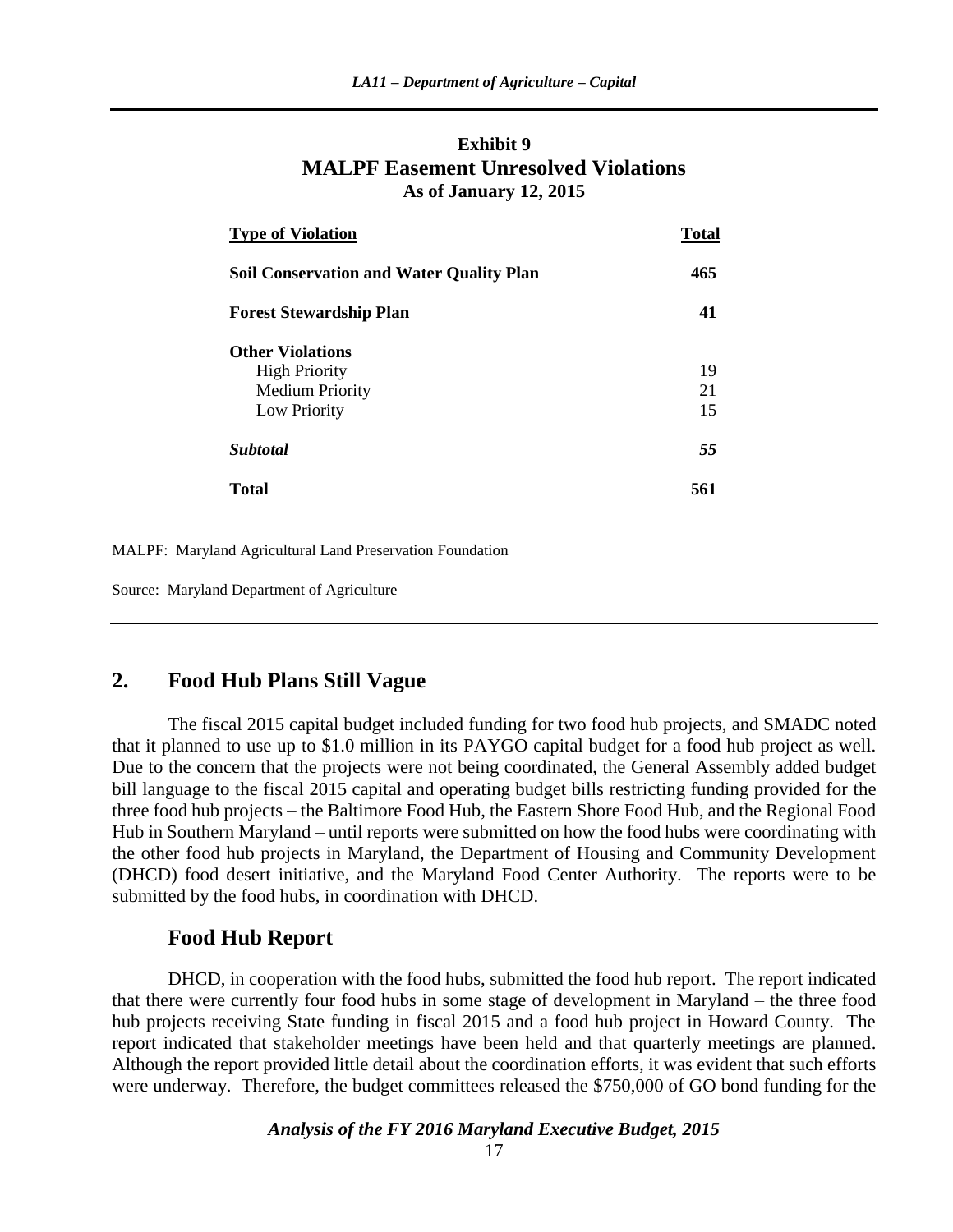Baltimore Food Hub, \$500,000 of GO bond funding for the Eastern Shore Food Hub, and \$100,000 of special funds restricted in the Tobacco Transition Program.

#### **Recent Food Hub Plans**

SMADC notes that it has been working on transforming the local and State food system for years. One avenue being pursued is the acquisition of land for a regional agricultural business park, incubation farm, and center for innovation using the funding in its fiscal 2015 PAYGO budget. Furthermore, SMADC is planning on using an unspecified amount of fiscal 2016 funding to continue support for this agricultural concept, although funds will be repurposed to their original intent of farm land preservation if the agricultural concept does not transpire.

The overarching plan is to address the need to aggregate, process, and distribute local food and food products. The solution is a centrally located farm that would become an agricultural business park, incubation farm, and center for food innovation – a means to create an alternative food system for the region. SMADC notes that additional components of the vision could include a regional meat processing facility; aquaculture processing; land for new farmer incubation; a local farmers' market/store; and somewhat confusingly, a Southern Maryland food hub.

There are both structural and process aspects to the food hub idea. The structural aspect is captured by a central facility where agribusinesses could situate and produce and sell value-added food products. The process aspect is the aggregation of locally grown/produced food that could be sold to restaurants, stores, and other customers. The nonprofit Farming 4 Hunger, which works on fresh food distribution and providing hands-on social services, would be a partner in the food hub effort.

**DLS recommends that SMADC comment on how the proposed food hub will work with local farmers to improve both availability of locally grown produce and the economic conditions of local farmers. SMADC should also describe a business plan, including a capital schedule, for its proposed food hub vision using its fiscal 2015 and 2016 funding.**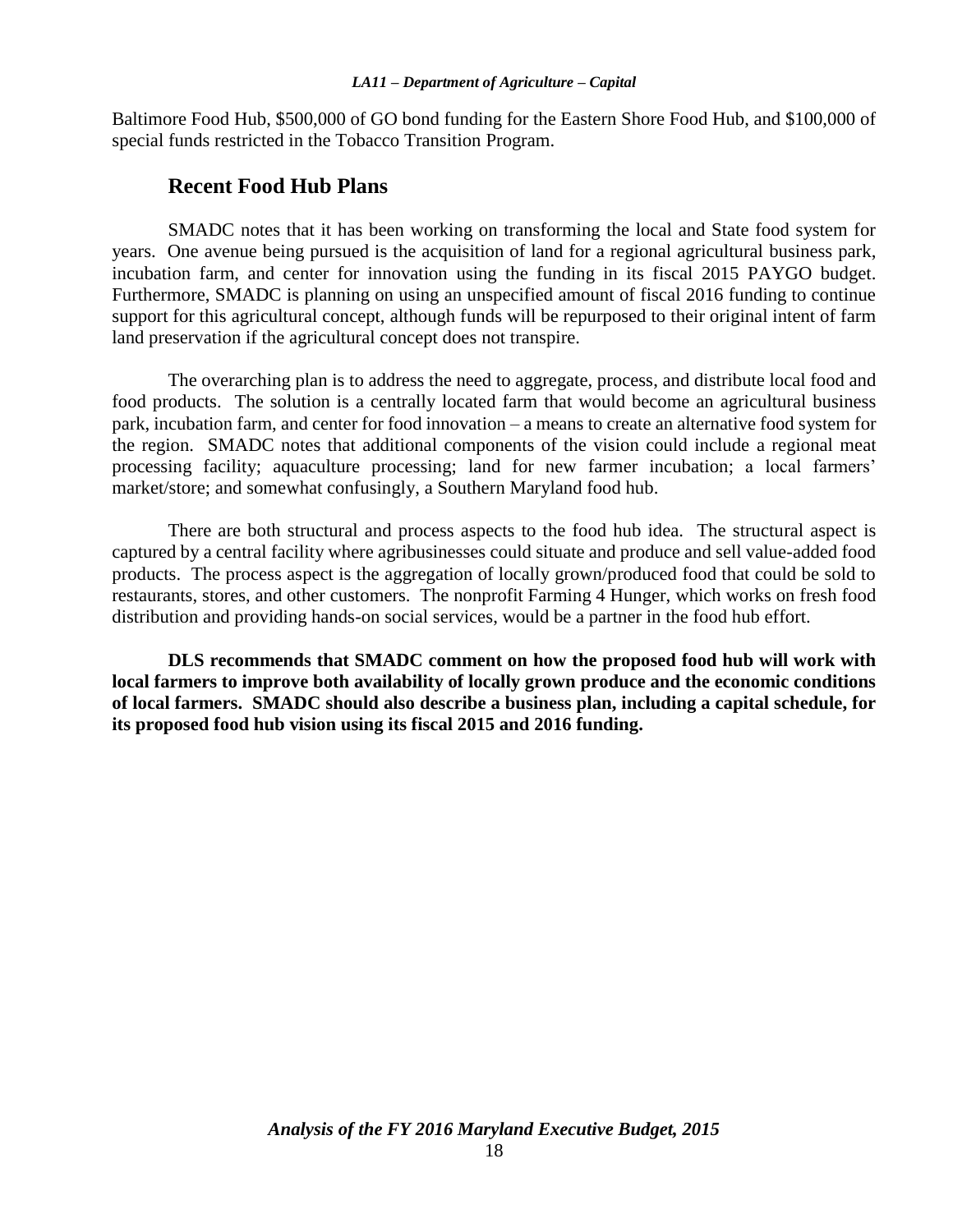## *Updates*

### **1. Request for Easement Termination Denied**

Before September 30, 2004, MALPP easements approved for purchase by BPW allowed for landowners to request that the easement be reviewed for possible termination. MALPP has indicated that an easement may only be terminated if (1) the county governing body, after receiving the recommendation of the county agricultural preservation advisory board, approves it; (2) MALPP determines that profitable farming is no longer feasible on the land; and (3) BPW approves termination. Furthermore, MALPP has indicated that if an easement is terminated, then the current and any future landowner would have the ability to subdivide and develop the land as provided under local zoning laws and regulations. Easements approved for purchase after September 30, 2004, are perpetual.

The Mullinix Brothers Partnership in Howard County requested the termination of easements on several of the farms owned by the partnership on which easements were purchased over 25 years ago. The Howard County Commissioners denied the requests to terminate the easements in January 2014, and the MALPF's Board of Trustees denied the petitions for all easement termination applications on December 2, 2014. Subsequently, the Mullinix Brothers Partnership has filed a petition for judicial review in the Circuit Court of Howard County. MALPF is waiting to receive the petition from the circuit court. MDA notes that there are no other requests for termination.

## *Authorization Encumbrance and Expenditure Data*

**Exhibit 10** reflects the encumbrance and expenditure history for MACS. The total authorization through fiscal 2014 is \$135.6 million, of which \$9.0 million remains to be encumbered. If MDA's spending plan holds, then there will be \$3.0 million available for fiscal 2016.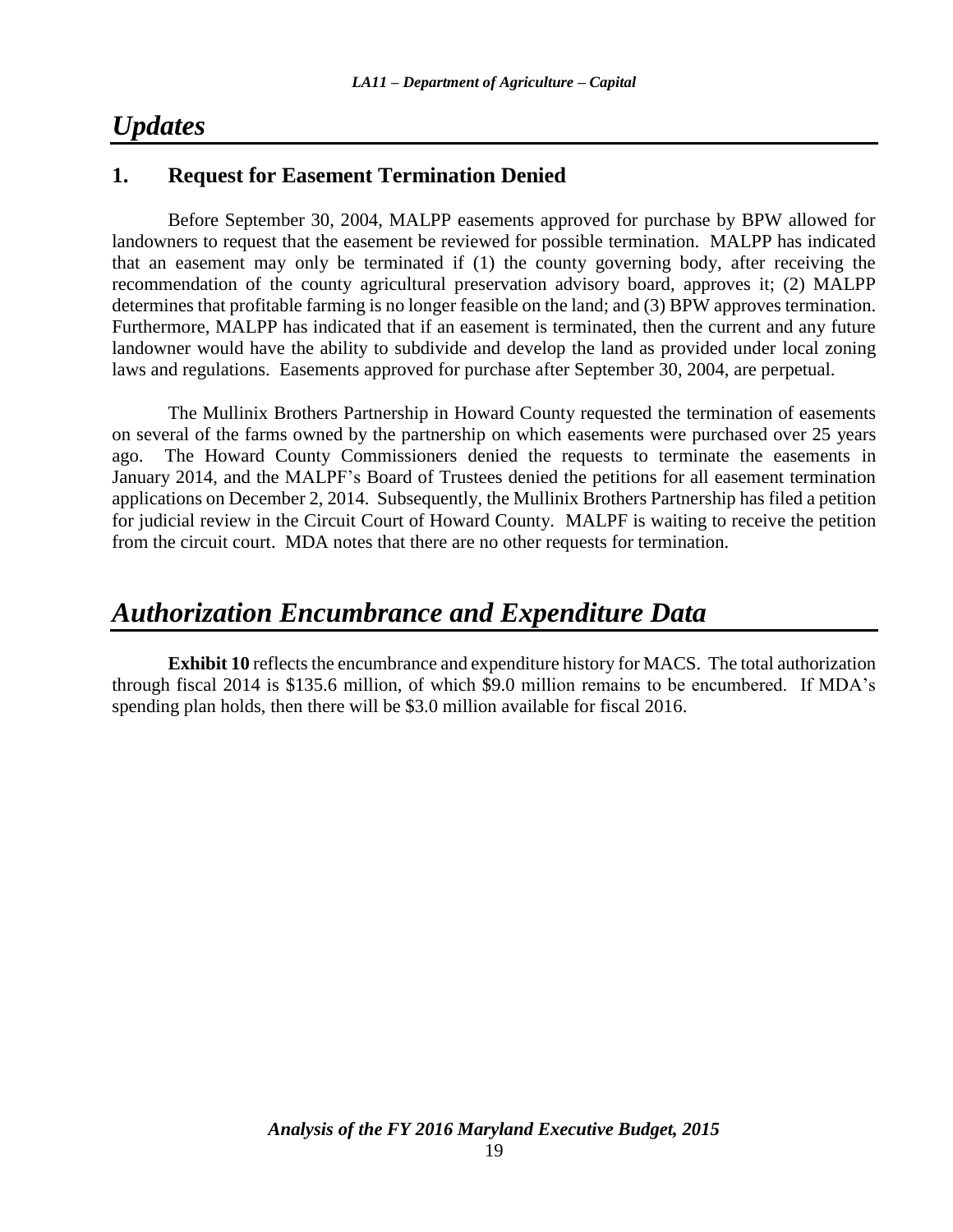



Note: For prior years, \$980,000 of the \$8 million appropriation are special funds in fiscal 2010.

Source: Maryland Department of Agriculture; Department of Budget and Management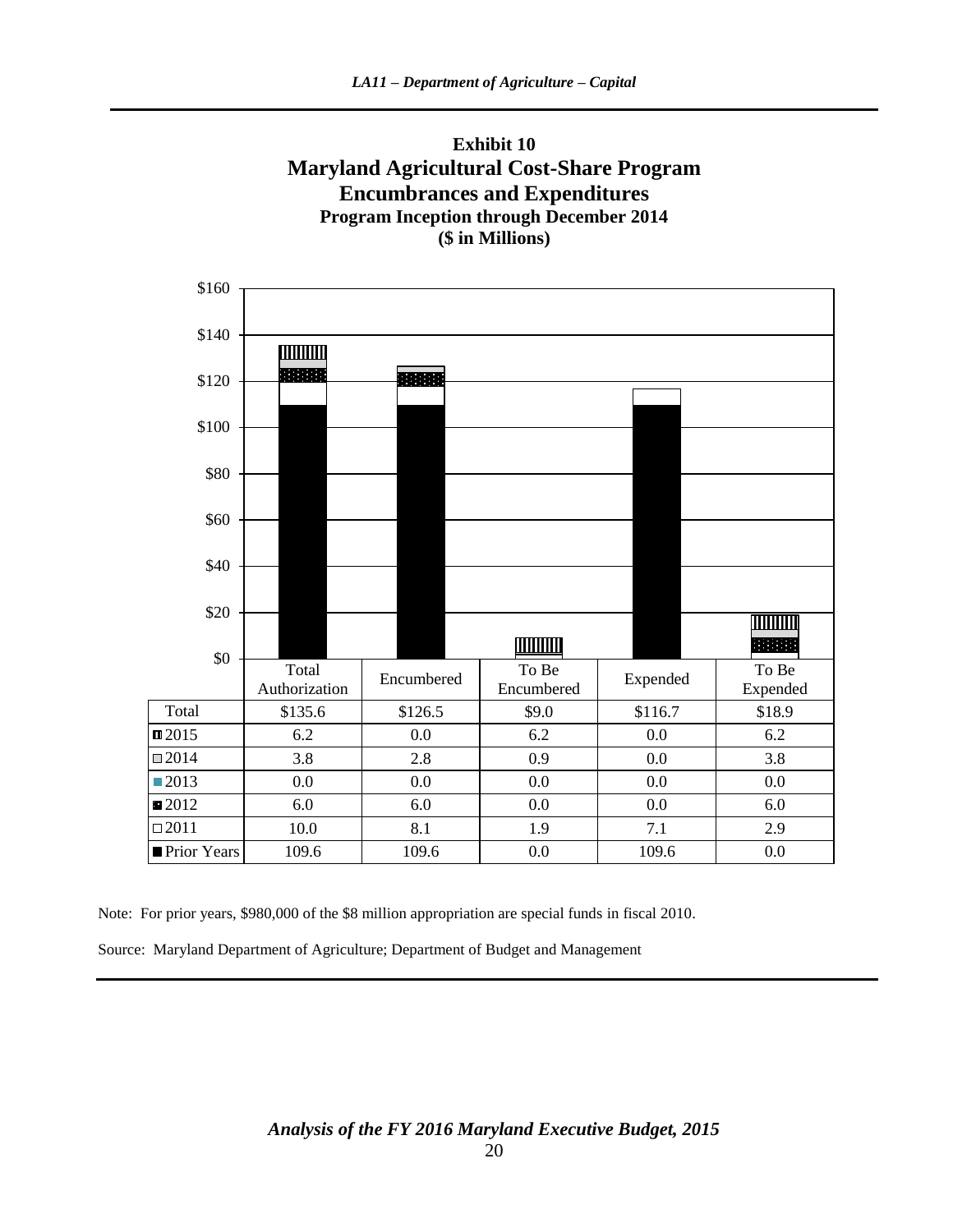## *PAYGO Recommended Actions*

1. Concur with the following language on the special fund appropriation:

, provided that this appropriation shall be reduced by \$9,830,434 contingent upon the enactment of legislation crediting transfer tax revenues to the General Fund.

**Explanation:** This action concurs with the Governor's proposed contingent reduction to the transfer tax portion of the Maryland Agricultural Land Preservation Program's special fund appropriation.

2. Concur with Governor's allowance for the Tobacco Transition Program of \$868,000 in special funds for agricultural land preservation.